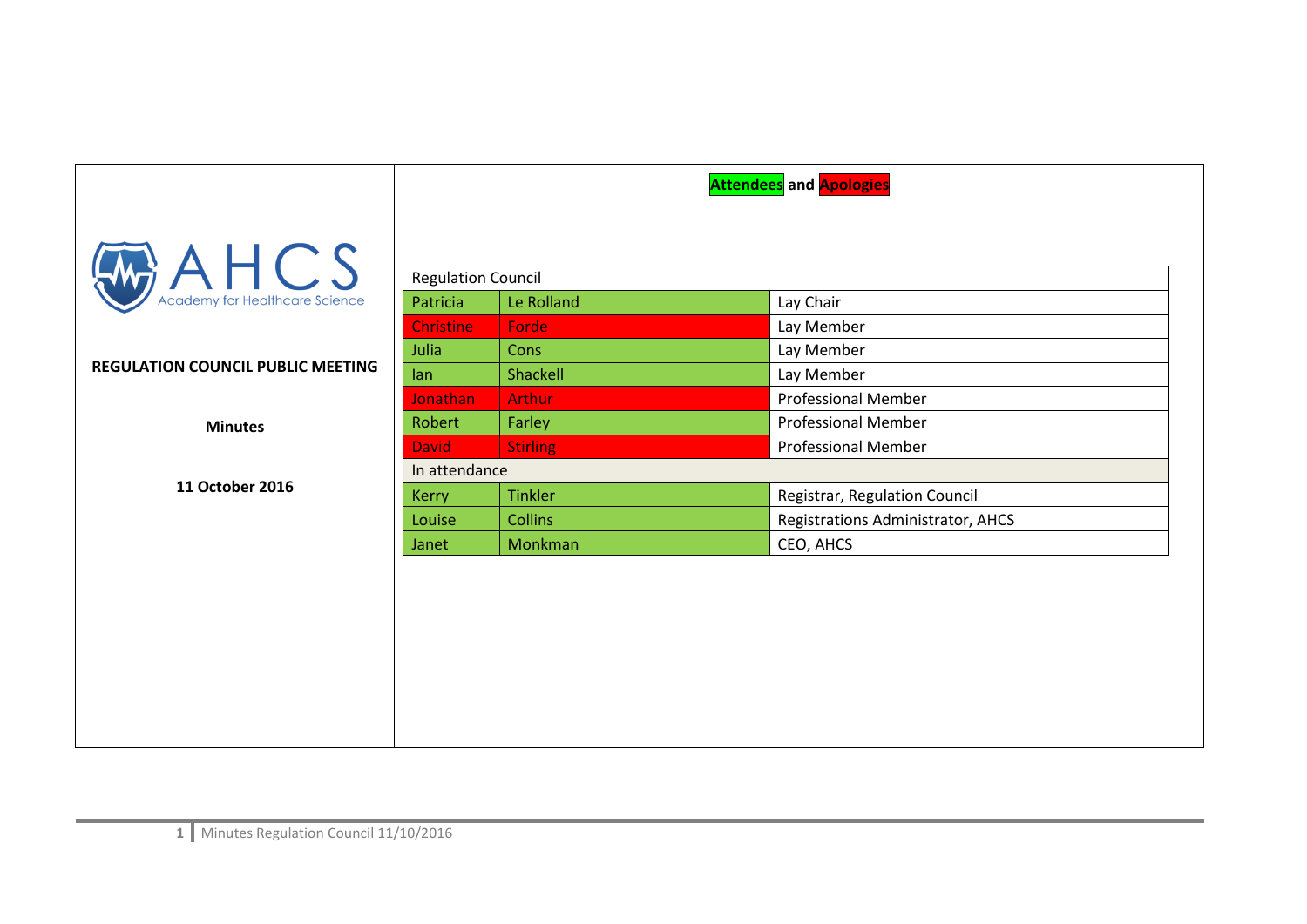## **Key Discussion Points and Actions**

| No. | <b>Subject</b>                                                                                | <b>Minutes/Action</b>                                                                                                                                                                                                                                                                                                                                                                                                                                                                                 | Owner | Action /<br><b>Due</b> |
|-----|-----------------------------------------------------------------------------------------------|-------------------------------------------------------------------------------------------------------------------------------------------------------------------------------------------------------------------------------------------------------------------------------------------------------------------------------------------------------------------------------------------------------------------------------------------------------------------------------------------------------|-------|------------------------|
| 1.  | <b>Welcome and Apologies</b>                                                                  | The Chair welcomed Regulation Council members and the AHCS Chief Executive<br>Officer.<br>The Chair formally introduced and welcomed Julia Cons as a new Regulation<br>a)<br>Council Lay member.<br>The Chair formally thanked Nabila for the time that she had served on both the<br>b)<br>Interim Council and Regulation Council.<br>Action: Chair to formally write to Nabila Zulfiqar.<br>There were three apologies received in advance of the meeting. The Council<br>c)                        | Chair | November<br>2016       |
|     |                                                                                               | was declared quorate.                                                                                                                                                                                                                                                                                                                                                                                                                                                                                 |       |                        |
| 3.  | <b>Declarations of Interest</b>                                                               | No declarations made.                                                                                                                                                                                                                                                                                                                                                                                                                                                                                 |       |                        |
| 3.  | Minutes of the meeting of<br>14 June 2016<br>Action Log of the meeting of<br>the 14 June 2016 | The Chair asked whether the minutes were a true reflection of June's meeting. All<br>agreed that the minutes were a true reflection.<br>The Chair confirmed that she would be attending the Scotland Regulation meeting on<br>the 31 <sup>st</sup> October, and Rob Farley informed the Regulation Council that Catherine<br>Calderwood, Medical Director for Scottish government, would also be in attendance.<br>The Chair would provide feedback to the Regulation Council following this meeting. |       |                        |
|     |                                                                                               | Action: Chair to feedback regarding the Scotland Regulation meeting<br>The AHCS CEO reported that she has regular communication with the Chief Scientific<br>Officers (CSO) in the 4 countries. The CEO advised that the CSO England has a new<br>advisory structure and that the AHCS president sits on this group.                                                                                                                                                                                  | Chair | January<br>2017        |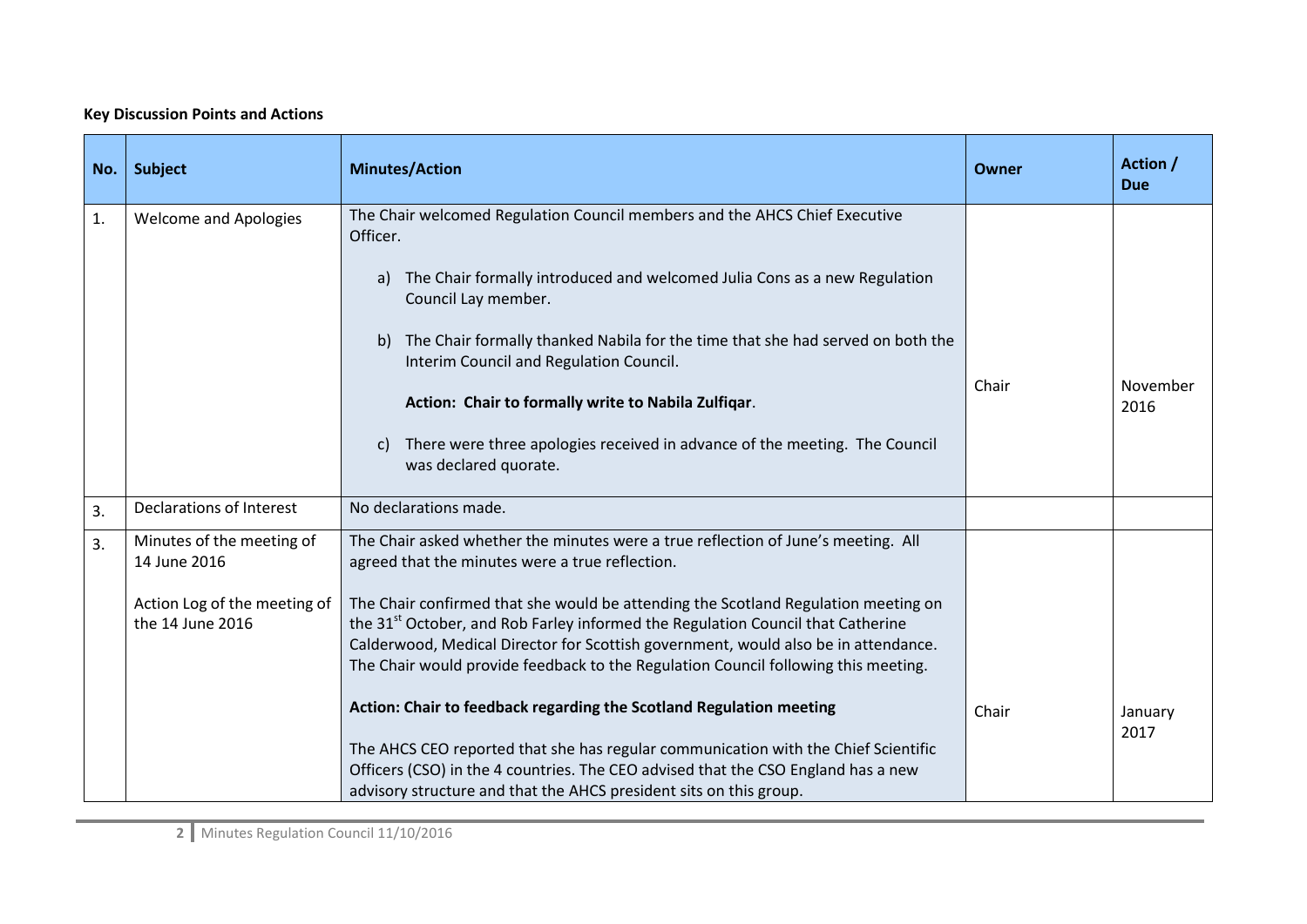|                | Actions and matters arising    | Action: Include an agenda item on CSO advisory group feedback<br>The Regulation Council agreed that the action log was a useful paper.<br>No matters arising.                                                                                                                                                                                                                                                                                                                                                                                                                                                                                                                                                                                                                                                                                                                                                                                                                                                                                                                                                                              | Regulations<br>Administrator | January<br>2017 |
|----------------|--------------------------------|--------------------------------------------------------------------------------------------------------------------------------------------------------------------------------------------------------------------------------------------------------------------------------------------------------------------------------------------------------------------------------------------------------------------------------------------------------------------------------------------------------------------------------------------------------------------------------------------------------------------------------------------------------------------------------------------------------------------------------------------------------------------------------------------------------------------------------------------------------------------------------------------------------------------------------------------------------------------------------------------------------------------------------------------------------------------------------------------------------------------------------------------|------------------------------|-----------------|
| $\overline{4}$ | Membership<br>"Representation" | The Regulation Council had previously identified the need for a more diverse<br>"representation"; this has now been addressed as the new Lay member is from<br>England.                                                                                                                                                                                                                                                                                                                                                                                                                                                                                                                                                                                                                                                                                                                                                                                                                                                                                                                                                                    |                              |                 |
| 5              | Academy Update                 | AHCS Conference: Preparation for the AHCS conference is well underway and is being<br>held from 30 November - 1 December 2016. The conference title is "Prudent<br>Healthcare".<br>AHCS will have a programme which will include a session covering Regulation. The CEO<br>confirmed that there are a number of speakers who are keen to support the<br>conference and are providing their services for free.<br>There will be a dinner and Welsh entertainment available for both speakers and those<br>involved in the conference.<br>There will also be posters for trainees and a 120 people will attend from Wales.<br>This will be an ideal opportunity to showcase both the Regulation Council and Quality<br>Assurance programmes.<br>AHCS Staff Changes: The CEO was pleased to inform Regulation Council that an interim<br>appointment had been made; Elaine Jenkins had recently joined and will be<br>predominantly focussing on quality assurance from an academic perspective.<br>The CEO also announced that Mike Hallworth's role as Interim Equivalence Director<br>had now ended and thanked him for all his hard work. |                              |                 |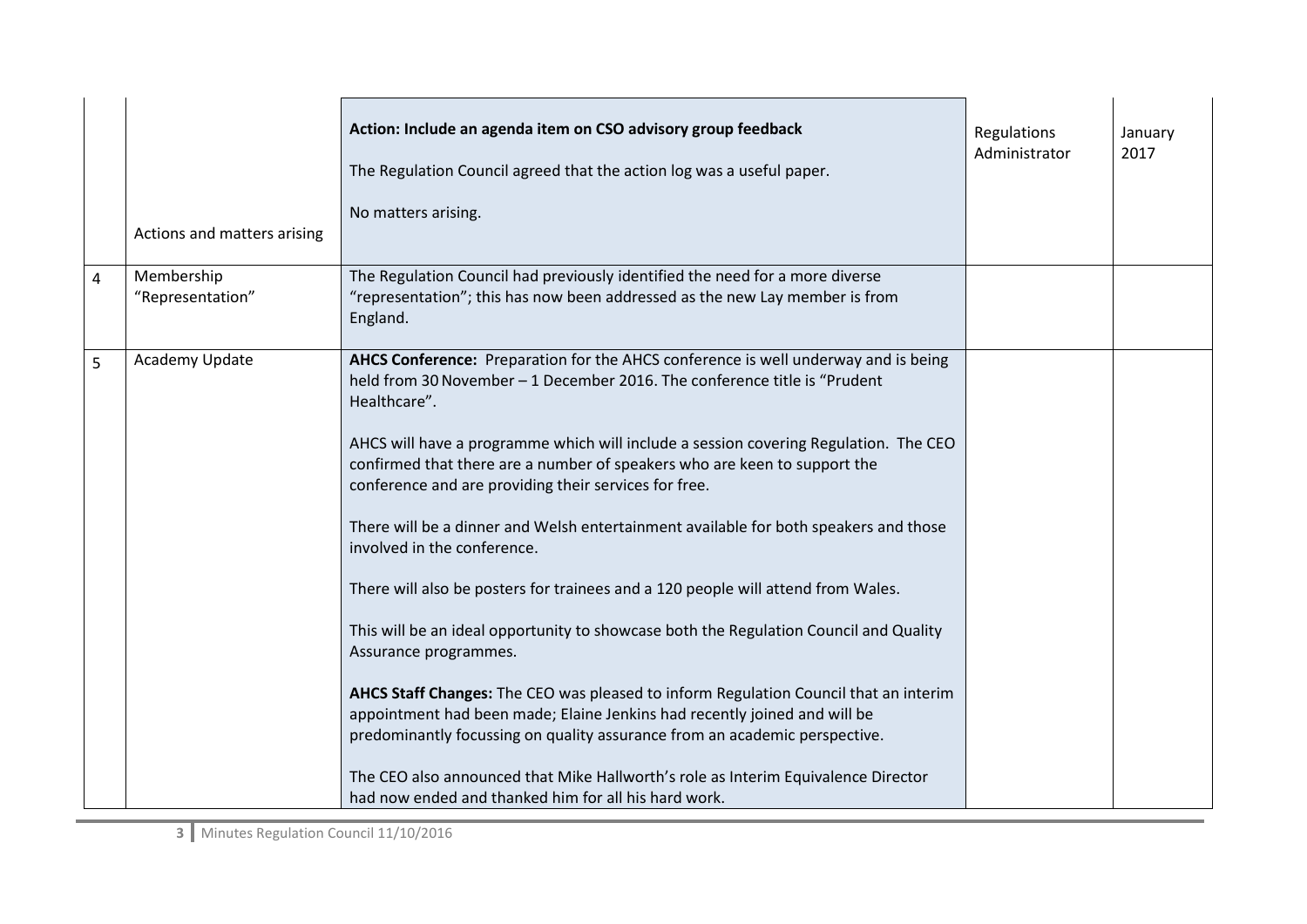| 6              | Registrar's report   | The Registrar provided an update on both the AHCS Registers and applicants who had<br>attained equivalence.                                                                                                                                                                           |           |             |
|----------------|----------------------|---------------------------------------------------------------------------------------------------------------------------------------------------------------------------------------------------------------------------------------------------------------------------------------|-----------|-------------|
|                |                      | Practitioner Register Renewals: Renewals were discussed in some detail, outlining the<br>numbers of registrants who had renewed, pending renewals and registrants that were<br>not renewing.                                                                                          |           |             |
|                |                      | It was proposed that registrants contacting the AHCS stating that they are not<br>renewing due to retirement or career changes should be contacted, asking if they are<br>happy for the AHCS to maintain contact with them. An Alumni Register may become<br>available in the future. |           |             |
|                |                      | Action: Communication to Registrants wishing not to renew their AHCS registration<br>asking if we can we keep in contact with them.                                                                                                                                                   | Registrar | As required |
|                |                      | The Registrar outlined the high number of equivalence applications and the fact that a<br>significant majority of these will be successful and convert to registrants.                                                                                                                |           |             |
| $\overline{7}$ | CPD standards review | The CPD standards were reviewed in order to ensure they are fit for purpose for the<br>transfer of CAMIP. The review resulted in some minor changes being made to the<br>introduction to the standards but no changes to the standards were needed.                                   |           |             |
|                |                      | As the amendments were minor the paper has not been presented to the Regulation<br>Council for approval, but had been approved by the Chair of ETPSC (Education, Training<br>and Professional Standards Committee) and Chairs action taken by the Regulation<br>Council Chair.        |           |             |
|                |                      | The Chair asked the Regulation Council if they were happy with the process that had<br>been followed and whether they were happy for the same process to be followed in<br>the future.                                                                                                |           |             |
|                |                      | All members present agreed that they approved.                                                                                                                                                                                                                                        |           |             |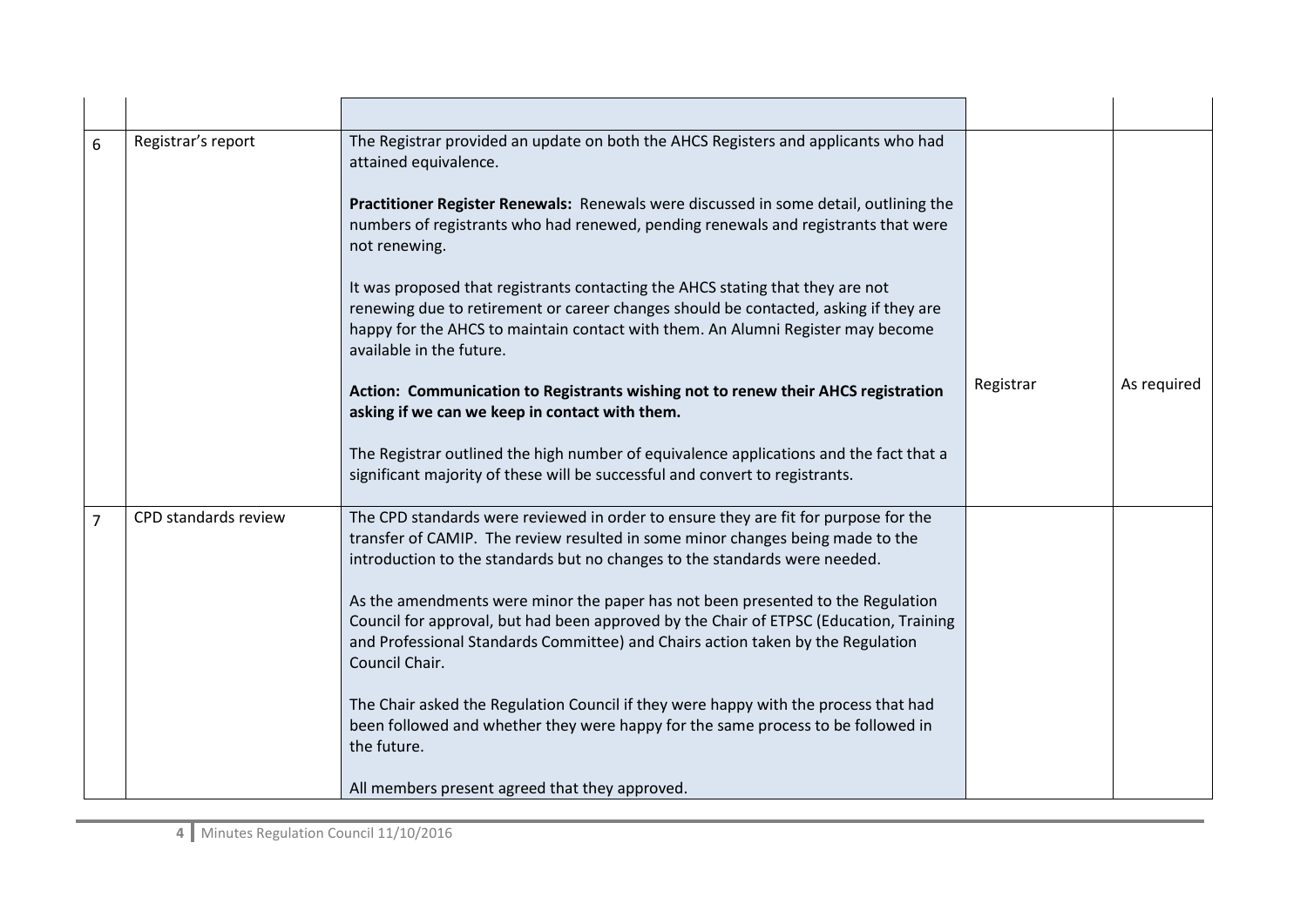| 8 | Medical Illustrators -<br>progress | The Medical Illustrators transfer has moved forward significantly. The AHCS have<br>submitted a formal notification of change to the PSA.                                                                                                                                                                                                                                                                                                                                                      |           |                   |
|---|------------------------------------|------------------------------------------------------------------------------------------------------------------------------------------------------------------------------------------------------------------------------------------------------------------------------------------------------------------------------------------------------------------------------------------------------------------------------------------------------------------------------------------------|-----------|-------------------|
|   |                                    | Prior to this being accepted the PSA have asked registrants to share their experience<br>which closes at the end of October. Responses must be evidence based and should not<br>be based on a view or an opinion.                                                                                                                                                                                                                                                                              |           |                   |
|   |                                    | There has been considerable preparation for the register to go live. As this is a new<br>part of the register, the process has been mapped to ensure that the Sets, SOPs and<br>code of conduct meet the required change, and consultation has been carried out.                                                                                                                                                                                                                               |           |                   |
|   |                                    | Approximately 45 Medical Illustrator registrants have gone through an equivalence<br>route. The Registrar confirmed that there will be an equivalence process, but that this<br>will not be run by the AHCS but through the Institute of Medical Illustrators (IMI) and<br>Quality Assured by the Academy.                                                                                                                                                                                     |           |                   |
|   |                                    | The AHCS Risk Matrix has been revised and includes the Medical Illustrators; however,<br>no unique risks have been identified. Registrants will be transferred to the AHCS<br>Register during late November / early December. IT solutions are still to be<br>implemented and tested, including transfer data being collated. There is a delay to the<br>data transfer and the Registrar has highlighted this risk to the CEO. This has been<br>added to the Regulation Council risk register. | Registrar | 31/10/16          |
|   |                                    | Action: Response to the consultation to be published and circulated to the<br><b>Regulation Council.</b>                                                                                                                                                                                                                                                                                                                                                                                       | Registrar | 30/11/16          |
|   |                                    | Action: Aim to transfer registrants by the end November / early December, the<br>Registrar will report any change of date due to data transfer out of her control.                                                                                                                                                                                                                                                                                                                             | Registrar | As<br>appropriate |
|   |                                    | Action: Registrar will inform the Regulation Council once the registrants are<br>transferred to AHCS.                                                                                                                                                                                                                                                                                                                                                                                          |           |                   |
|   |                                    | Once the transfer has been made CAMIP will no longer exist. They will pay AHCS                                                                                                                                                                                                                                                                                                                                                                                                                 |           |                   |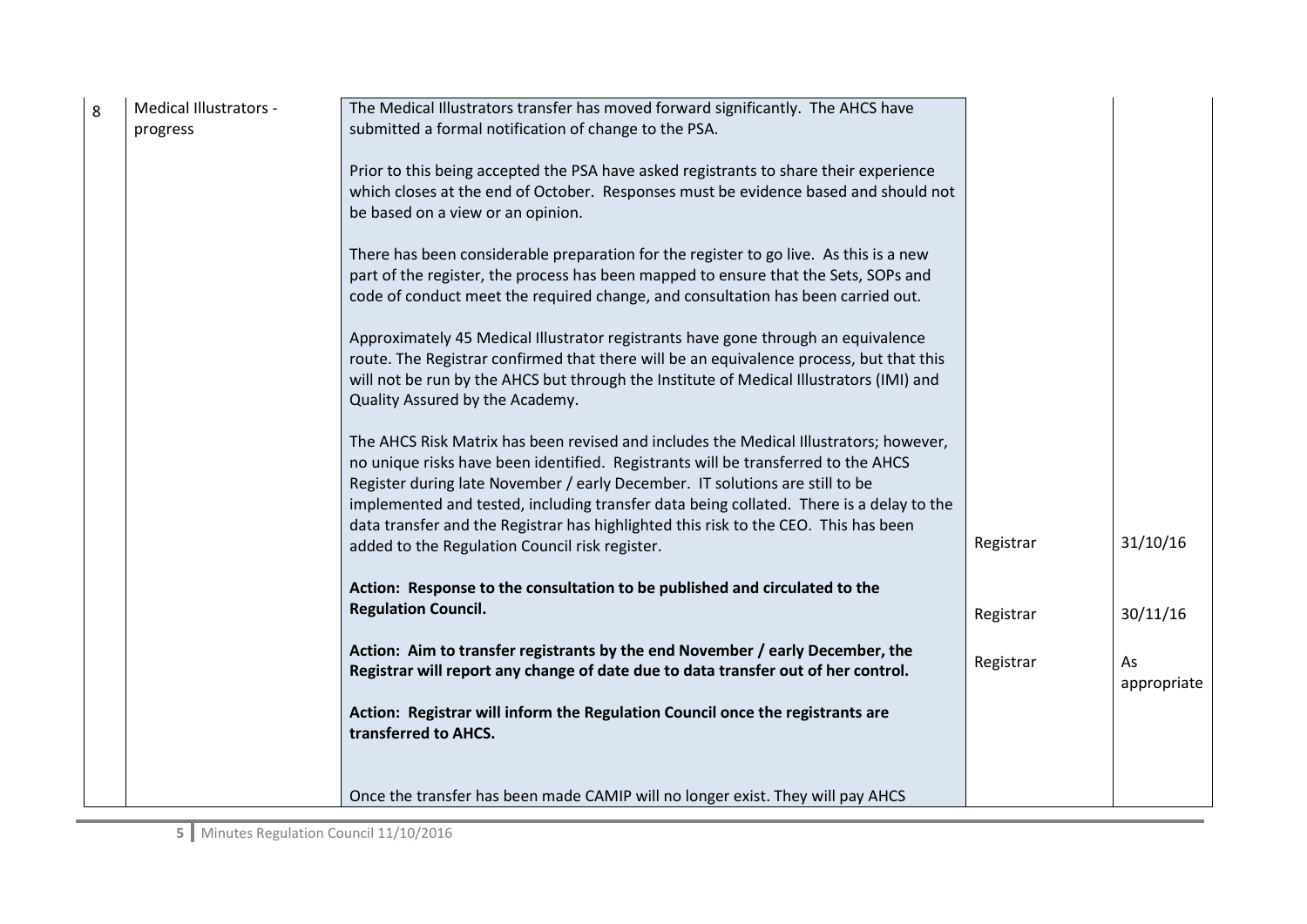|    |                           | eighteen months' worth of registration fees.                                                                                                                                                                                                                             |            |            |
|----|---------------------------|--------------------------------------------------------------------------------------------------------------------------------------------------------------------------------------------------------------------------------------------------------------------------|------------|------------|
|    |                           | All registrants will be registered as Medical Illustrators.                                                                                                                                                                                                              |            |            |
|    |                           | Regulation Council members approved the standards.                                                                                                                                                                                                                       | Registrar  | 31/10/2016 |
|    |                           | Action: Publish the Medical Illustrators standards.                                                                                                                                                                                                                      |            |            |
| 9  | Annual report (2015/2016) | The Registrar presented the annual report.                                                                                                                                                                                                                               |            |            |
|    |                           | The Regulation Council requested that the paper should be available in the public<br>domain. The CEO advised that this request would be taken to Board, the Registrar<br>confirmed that the KPI dashboard would not be published as this is deemed as<br>sensitive data. |            |            |
|    |                           | Action: Provide Regulation Council feedback following Board meeting.                                                                                                                                                                                                     | <b>CEO</b> | 31/10/2016 |
|    |                           | Action: Publish (without the KPI) if Board approve.                                                                                                                                                                                                                      | Registrar  | 31/10/2016 |
| 10 | Fitness to practice       | There was useful discussion regarding the role of FtP hearings in regulation. All agreed                                                                                                                                                                                 |            |            |
|    | discussion                | that FtP processes in some form are important as an end point to deal with serious<br>complaints but that they are reactive "after the event" and while may act as a                                                                                                     |            |            |
|    |                           | deterrent the council are interested in our role as a proactive regulator. All agreed that                                                                                                                                                                               |            |            |
|    |                           | it was useful to discuss and that we should have a discussion topic for each meeting<br>when relevant.                                                                                                                                                                   |            |            |
| 11 | Lunch                     | Break for lunch.                                                                                                                                                                                                                                                         |            |            |
|    |                           |                                                                                                                                                                                                                                                                          |            |            |
| 12 | Annual Plan (2016/2017)   | The Annual Plan (2016/2017) was discussed in detail.                                                                                                                                                                                                                     |            |            |
|    |                           | The issue of marketing to the current workforce was discussed and some of the                                                                                                                                                                                            |            |            |
|    |                           | restrictions felt by the Registrar. The CEO agreed that we can now actively market our                                                                                                                                                                                   |            |            |
|    |                           | register to the current workforce in parallel to other discussions regarding partnership                                                                                                                                                                                 |            |            |
|    |                           | working with other registers.                                                                                                                                                                                                                                            |            |            |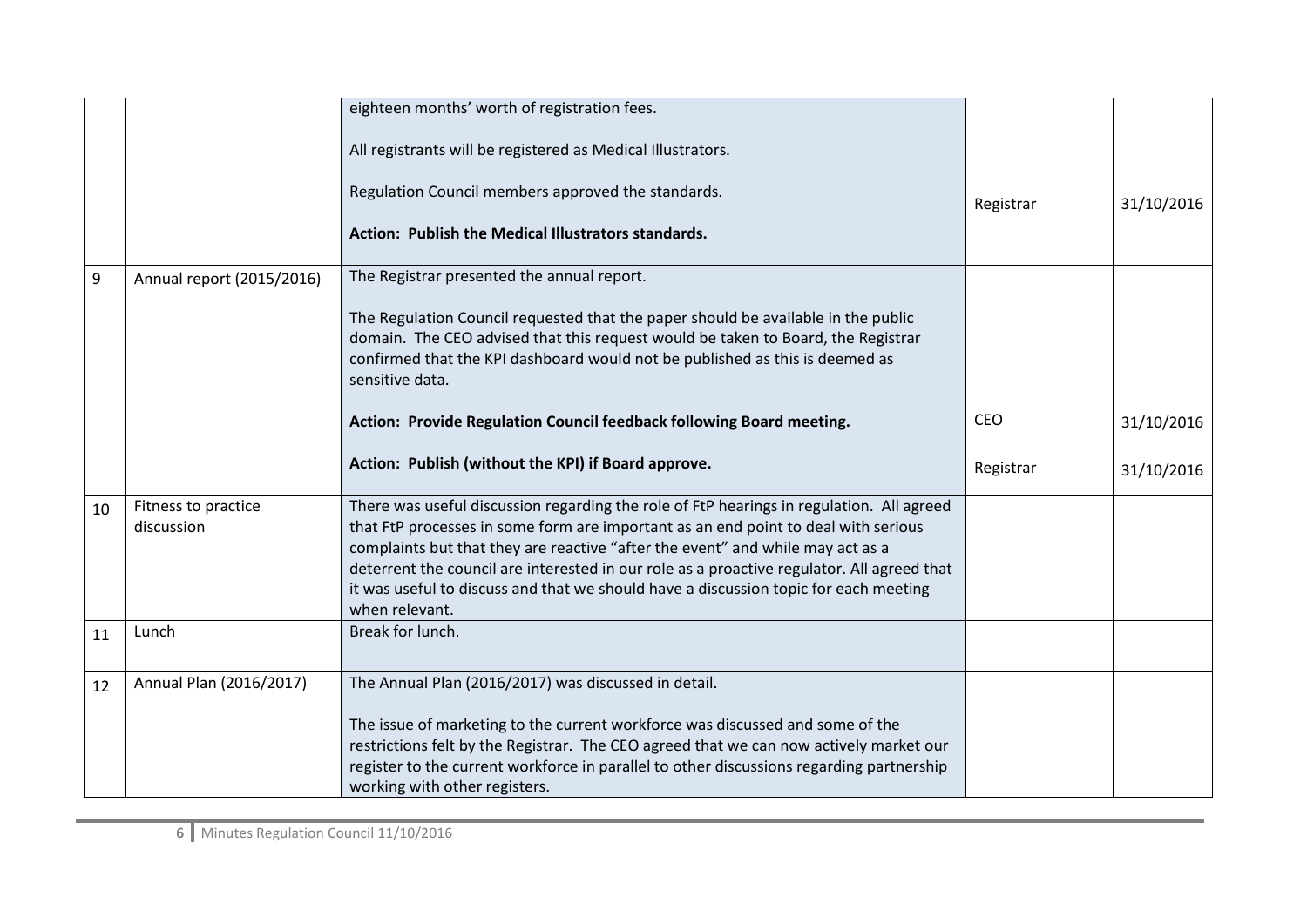| It was agreed that roadshows would be moved to Q4 and that the £3K marketing<br>budget could be used for some of this work.                                                                                                                                                                                                                                                                 |           |            |
|---------------------------------------------------------------------------------------------------------------------------------------------------------------------------------------------------------------------------------------------------------------------------------------------------------------------------------------------------------------------------------------------|-----------|------------|
| The actions from the joint workshop and good scientific review should be changed to<br>amber. There were two actions around asking for HCPC guidance and the potential<br>sanctions that they impose. It was confirmed that HCPC do not advertise their<br>processes unless it is outlined in their policy. It was proposed that it may be worthwhile<br>having a discussion with the HCPC. |           |            |
| Action: Contact HCPC and liaise with them direct.                                                                                                                                                                                                                                                                                                                                           | Registrar | 31/01/2017 |
| There was discussion regarding future CPD audits if including new and large groups.                                                                                                                                                                                                                                                                                                         |           |            |
| Action: Some modelling and projections impacts for future CPD audits.                                                                                                                                                                                                                                                                                                                       | Registrar | 31.01.2017 |
| The Annual Plan progress is generally progressing well and will continue to be<br>monitored at the next Council meeting.                                                                                                                                                                                                                                                                    |           |            |
| The PSA renewal application is ready, the renewal form has been completed and<br>actions and learning points have been included. There was one learning point to note<br>regarding the continued use of lay assessors in equivalence assessments and the use of<br>Lay Chairs. Accreditation review is due on 18 <sup>th</sup> December.                                                    |           |            |
| The Registrar asked if the lay members could test the "how to make a complaint"<br>process by visiting the AHCS website as it had had a refresh and the Registrar felt that it<br>wasn't completely clear.                                                                                                                                                                                  |           |            |
| It was noted that congress has changed to conference and should be updated.                                                                                                                                                                                                                                                                                                                 |           |            |
| Action: Annual Plan 2016/17 to be updated following discussion and progress.                                                                                                                                                                                                                                                                                                                | Registrar | 31/10/2016 |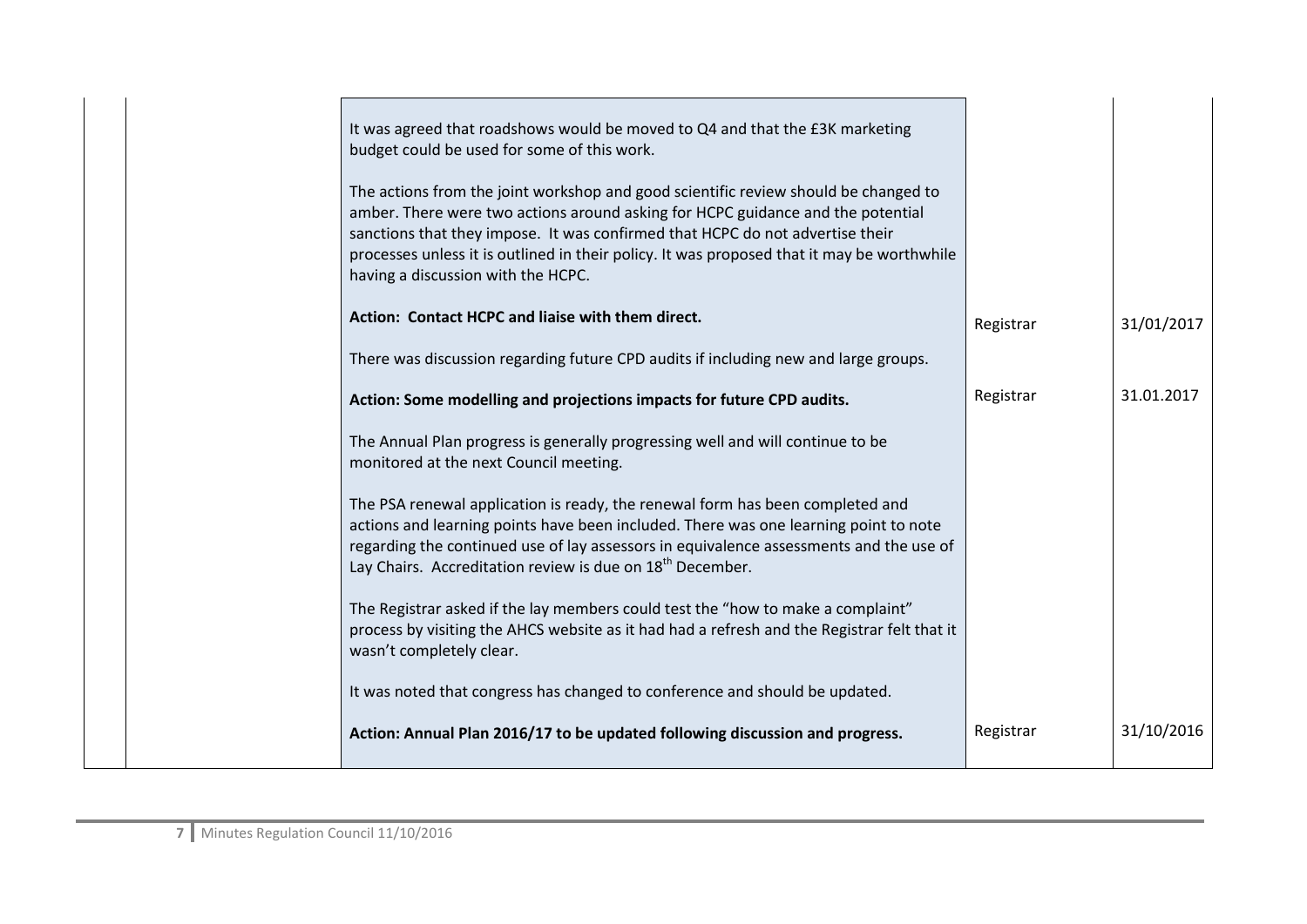| 13 | The Regulation Council's<br>Communication and | The communication plan and year to date progress was discussed in detail.                                                                                                                                                                                    |                                                   |            |
|----|-----------------------------------------------|--------------------------------------------------------------------------------------------------------------------------------------------------------------------------------------------------------------------------------------------------------------|---------------------------------------------------|------------|
|    | Marketing Plan - progress                     | Action: Patients and the public (all): The Chair raised the issue of not knowing the<br>Academy progress regarding PPI developments. The CEO agreed that it would be<br>useful to include an agenda item with a report from the AHCS PPI lead David Bennett. | Registrations<br>Administrator<br>(David Bennett) | 17/01/2017 |
|    |                                               | Current Registrants: It was confirmed that the VOX publication has recently been<br>circulated however it was identified that this may not be circulated to all Regulation<br><b>Council Members.</b>                                                        |                                                   |            |
|    |                                               | The Registrar's newsletter should be published shortly.                                                                                                                                                                                                      |                                                   |            |
|    |                                               | Action: Check that all RC members are on the VOX circulation list.                                                                                                                                                                                           | Registrar                                         | 31/10/2016 |
|    |                                               | Action: Practitioner Registrants newsletter still pending and requires publishing<br>soon.                                                                                                                                                                   | Registrar                                         | 31/10/2016 |
|    |                                               | Scientific Work force: There will be workshop events and roadshows planned in the<br>New Year. The CEO stated that the new advisor group should help with marketing as<br>should CSOs.                                                                       |                                                   |            |
|    |                                               | Action: Speak to Fiona Carragher to see if she can help through the lead scientists<br>advisory group- there is an agenda item on this. The AHCS President attends this but<br>the CEO feels that a Regulation Council representative should attend.         | CEO                                               |            |
|    |                                               | Action: AHCS to try to set up a meeting with the Welsh and Scottish CSO.                                                                                                                                                                                     | CEO                                               |            |
|    |                                               | The Regulation Council and CEO requested leaflets and material to use in meetings.<br>The Registrar thought that the communications and marketing commission should be<br>delivering this and will work with them to produce material.                       |                                                   |            |
|    |                                               | Action: Develop an A5 communications leaflet, which explains what the Regulation<br>Council are doing.                                                                                                                                                       | Registrar                                         |            |